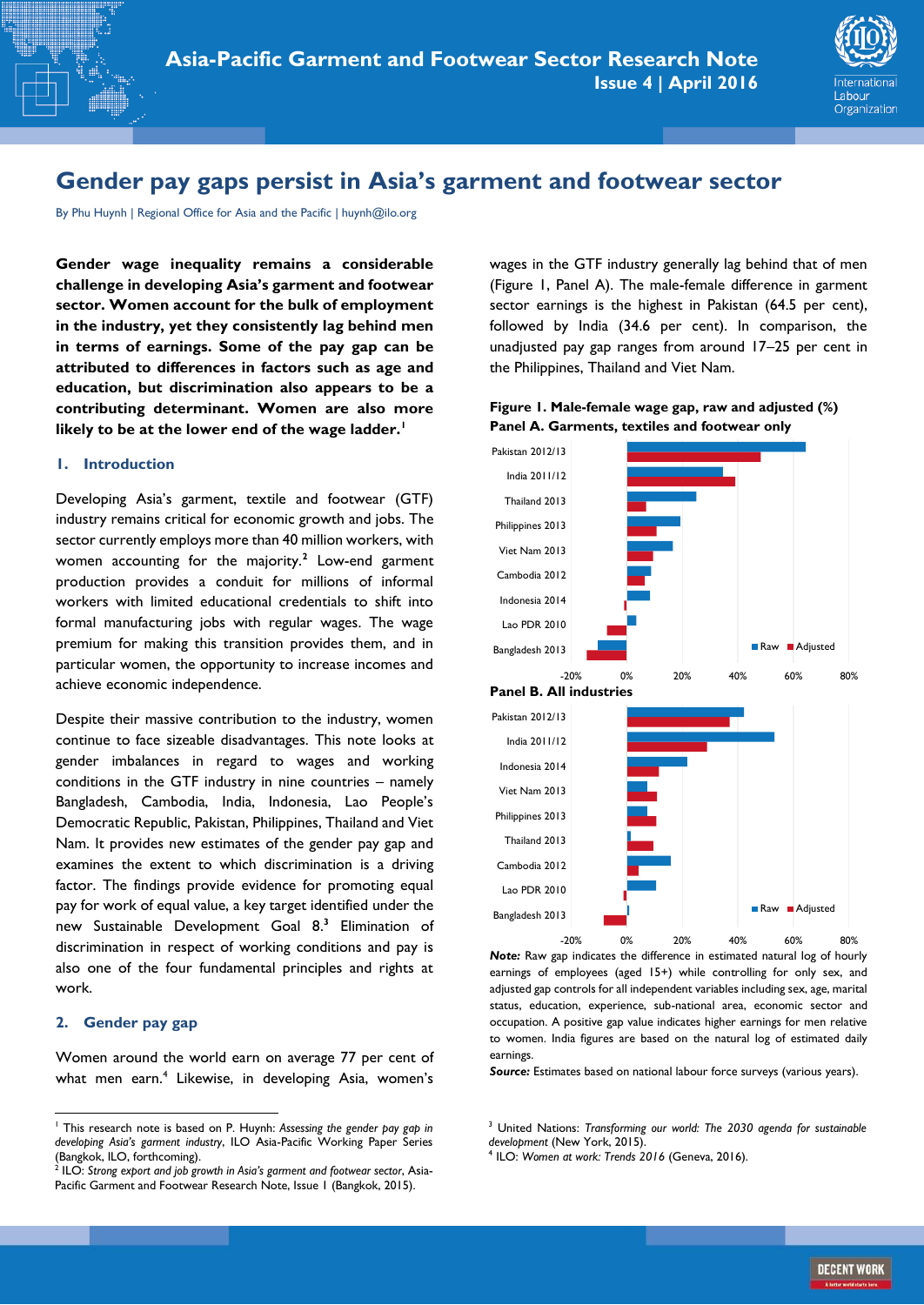When controlling for demographic, educational, geographical, subsector and occupational differences between the sexes, a wage disparity in favour of men still exists in six of the nine countries. The adjusted wage disparity is astounding in both Pakistan (48.3 per cent) and India (39.1 per cent), but is around 11 per cent or less in the other countries.

India aside, incorporating all control variables helps to reduce or reverse the raw gender wage gap. This reflects the general tendency in the GTF sector for men relative to women to have higher educational endowments and to be less likely to be employed in lower paid geographical areas, subsectors and industries. By contrast, in India, a larger proportion of men are concentrated in states such as Uttar Pradesh and West Bengal and subsectors that exhibit lower average earnings.

In comparison to the labour market as a whole, the adjusted male-female earnings gap tends to be lower in the garment industry except in just three countries – Cambodia, India and Pakistan (Figure 1, Panel B). In Cambodia, moreover, the adjusted gender pay gap is merely 2.3 percentage points higher in the garment sector compared to the broader economy.

# **3. Wage and working time dynamics in Bangladesh**

The situation in the Bangladesh garment sector differs starkly from the other eight countries in terms of the gender wage gap. When controlling for working time, Bangladesh is the only case in which men earn less than women on an hourly basis. As such, the raw and adjusted gender pay gaps are 10.4 per cent and 14.4 per cent, respectively, to the benefit of women.

In Bangladesh, long working hours, particularly for men, may help explain these unique dynamics. Men are reportedly working more hours on average than women regardless of the education level or subsector (Table 1). By education, the largest difference in average working time (6.2 hours) is between male and female employees that have attained an upper secondary degree.

By subsector, the largest gender-based difference occurs in the garment sector, which also accounts for more than three-fifths of all wage employment across the entire GTF industry in the country. In contrast, working time in the footwear and luggage subsector is considerably more balanced with women working only about half an hour fewer than men on average per week.

**Table 1. Average weekly hours worked by sex, education and subsector in GTF, Bangladesh** 

|                             | Average hours worked |        | Male-                |
|-----------------------------|----------------------|--------|----------------------|
|                             | Male                 | Female | female<br>difference |
| Education                   |                      |        |                      |
| Less than primary           | 49.0                 | 45.5   | 3.4                  |
| Completed primary           | 54.6                 | 50.0   | 4.6                  |
| Completed lower secondary   | 54.3                 | 49.2   | 5.0                  |
| Completed upper secondary   | 54.5                 | 48.2   | 6.2                  |
| Post-secondary or tertiary  | 56.0                 | 51.3   | 4.7                  |
| Subsector                   |                      |        |                      |
| <b>Textiles</b>             | 53.6                 | 50.5   | 3.1                  |
| Garments                    | 54.9                 | 48.6   | 6.2                  |
| Luggage, handbags, footwear | 52.8                 | 52.3   | 0.5                  |

**Source:** Estimates based on Bangladesh Labour Force Survey (2013).

These sizeable differences in working time between men and women are even more striking when examining the proportion engaged in excessive hours of work. Using the international standard criteria of working more than 48 hours per week to define excessive working time, Figure 2 reveals alarming trends taking place in the Bangladesh GTF industry.



### **Figure 2. Excessive hours of work by sex, education and subsector in GTF, Bangladesh (%)**

*Note:* Share of wage earners that work more than 48 hours per week. *Source:* Estimates based on Bangladesh Labour Force Survey (2013).

Across the entire industry, 73.7 per cent of men and 47.4 per cent of women work more than 48 hours per week. By education and subsector, the share for men at every disaggregation exceeds 70 per cent aside from male wage earners with less than a primary degree. At every education level and subsector, the proportion for women is concerning but lower than that for men aside from the luggage and footwear sector.

The prevalence of long working hours in the Bangladesh GTF industry is indicative of the need for employees to work more to compensate for low base earnings. However, long hours and excessive overtime can both compromise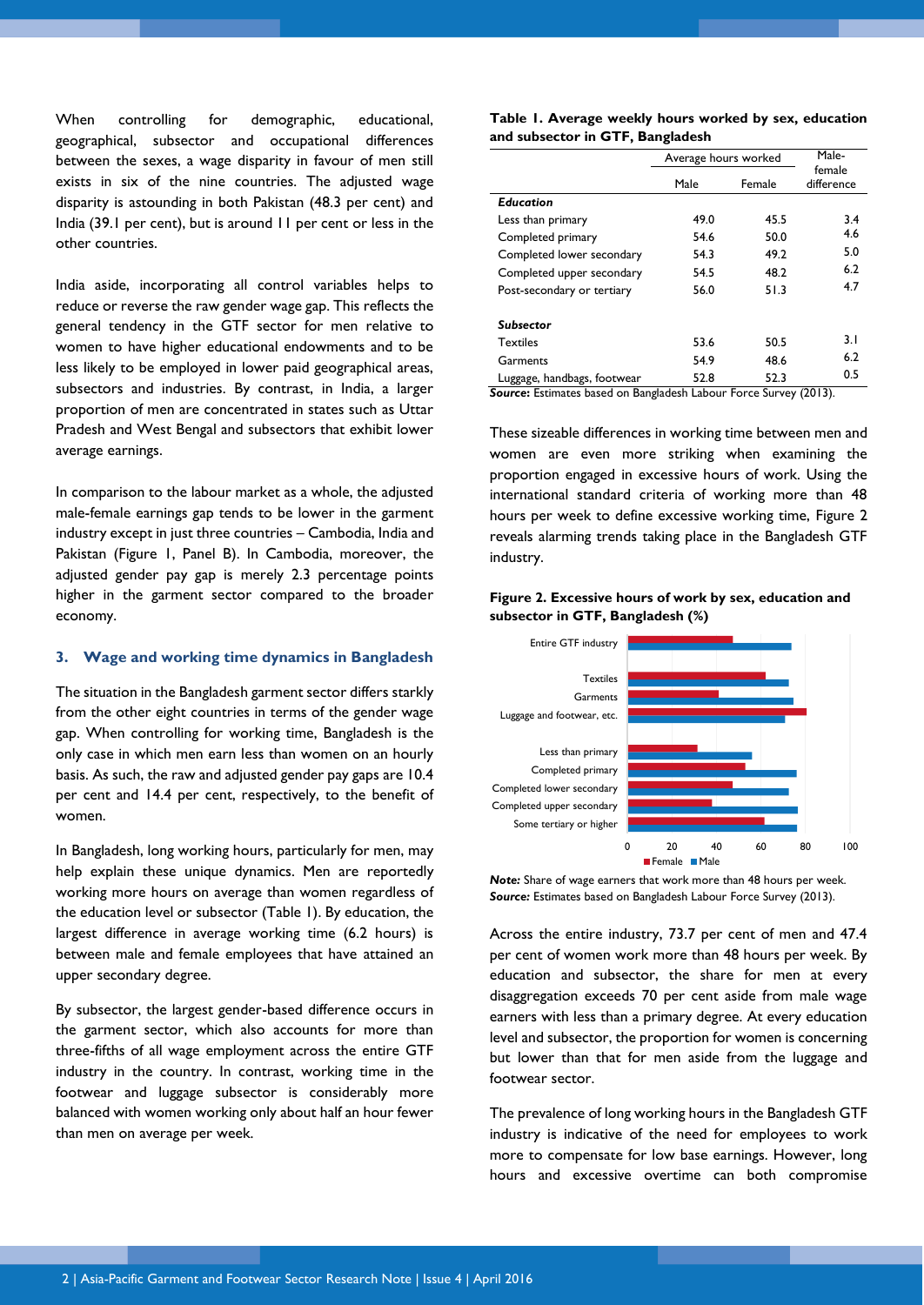workplace safety and health and productivity over the long term.

Taken together, these various findings point to a sizeable hourly wage disadvantage for men in Bangladesh's GTF industry. While their total monthly earnings exceed those of women, men overall may not be adequately compensated for their longer hours of work.<sup>5</sup>

## **4. Gender pay discrimination**

This section examines further the factors that drive the observed gender earnings gap through the standard Blinder-Oaxaca decomposition method.<sup>6</sup> This approach compares the differences between male and female wages and quantifies that difference into two sub-components: one that can be accounted for by measureable demographic or socioeconomic characteristics and another that cannot be explained and could reflect gender-based discrimination. In other words, it presents the portion that can be attributed to differences in relative endowments, such as different levels of experience and education, vis-à-vis those that are unexplained due to factors that cannot be fully accounted for.

**Figure 3. Decomposition of gender pay gap in GTF (%)**



of hourly earnings, except India (natural log of daily earnings) for the garment, textile and footwear industry.

*Source:* Estimates based on national labour force surveys (various years).

Figure 3 presents the decomposition of the gender pay gap for each of the nine countries. Looking first at the portion of the gender pay gap that can be explained as a result of relative endowments alone, men would theoretically earn more than women in each case except in India. In Bangladesh and Cambodia, where relative endowments are more even,

1

men would expect to earn respectively around 4 per cent and 2 per cent more than women if relative returns (or the unexplained portion) are ignored. By comparison, in Indonesia, Lao People's Democratic Republic, Philippines and Viet Nam, the expected earnings differential due to factors that can be explained ranges from 7 per cent to 11 per cent. Male-female gaps in terms of endowments are the largest in Pakistan and Thailand and would result in a wage gap of more than 16 per cent in both cases. These results across each country are a reflection of the overall advantage male employees in the GTF industry have in terms of the composite factors discussed above. The lone exception is India where relative endowments would tend to favour women.

In regard to the portion that is unexplained (and could partly reflect discrimination), the share is around 39 per cent in India and 48 per cent in Pakistan, representing the largest absolute gaps due to relative returns. As a percentage of the total raw pay gap, these unexplained factors account for 113 per cent in India and 75 per cent in Pakistan. Likewise, in Cambodia, around 75 per cent of the pay gap is unexplained although the raw pay gap is significantly lower. By comparison, the relative portion of the raw wage gap that is unexplained in the Philippines and Viet Nam is nearly 60 per cent but less than 28 per cent in Thailand.

In five of these six countries (exclusive of India) the results indicate that differences in relative endowments would tend to favour men over women to varying degrees, but the additional gap due to relative returns increases the pay gap substantially to the further disadvantage of women. In addition to possible discrimination, the unexplained part of the gap can include reasons that have a negative correlation with women's earnings but cannot be explicitly accounted for due to limitations in the survey data. This could include, for instance, time outside the labour market due to family and domestic responsibilities.<sup>7</sup>

In Bangladesh, Indonesia and Lao People's Democratic Republic, differences in relative endowments (or the part that can be explained) would tend to favour men over women. However, the disparity in relative returns (or the part that is unexplained) would tend to advantage women over men. As a result, in Indonesia and Lao People's Democratic Republic, the unexplained portion decreases the pay gap between men and women that would theoretically

<sup>&</sup>lt;sup>5</sup> An alternative hypothesis could be that men are over-reporting their hours of work, which would consequently deflate their estimated hourly earnings. This notion is supported by evidence of men more likely than women to be employed in garment workplaces in which living quarters are combined with manufacturing production. This type of combined workplace-housing arrangement may bias survey responses to questions regarding actual hours of work given the potentially unclear demarcations of the working day.

<sup>6</sup> For further discussion on the decomposition technique, see: R. Oaxaca: "Male-female wage differentials in urban labor markets", in *International Economic Review*, Vol. 14, 1973, pp. 693–709; R. Oaxaca and M. Ranson: "On discrimination and the decomposition of wage differentials", in *Journal of Econometrics*, Vol. 61, Issue 1, 1994, pp. 5-21.

<sup>&</sup>lt;sup>7</sup> Other factors that could not be controlled for include cognitive and noncognitive skills, attrition rates, firm size, union membership and collective bargaining, among others.